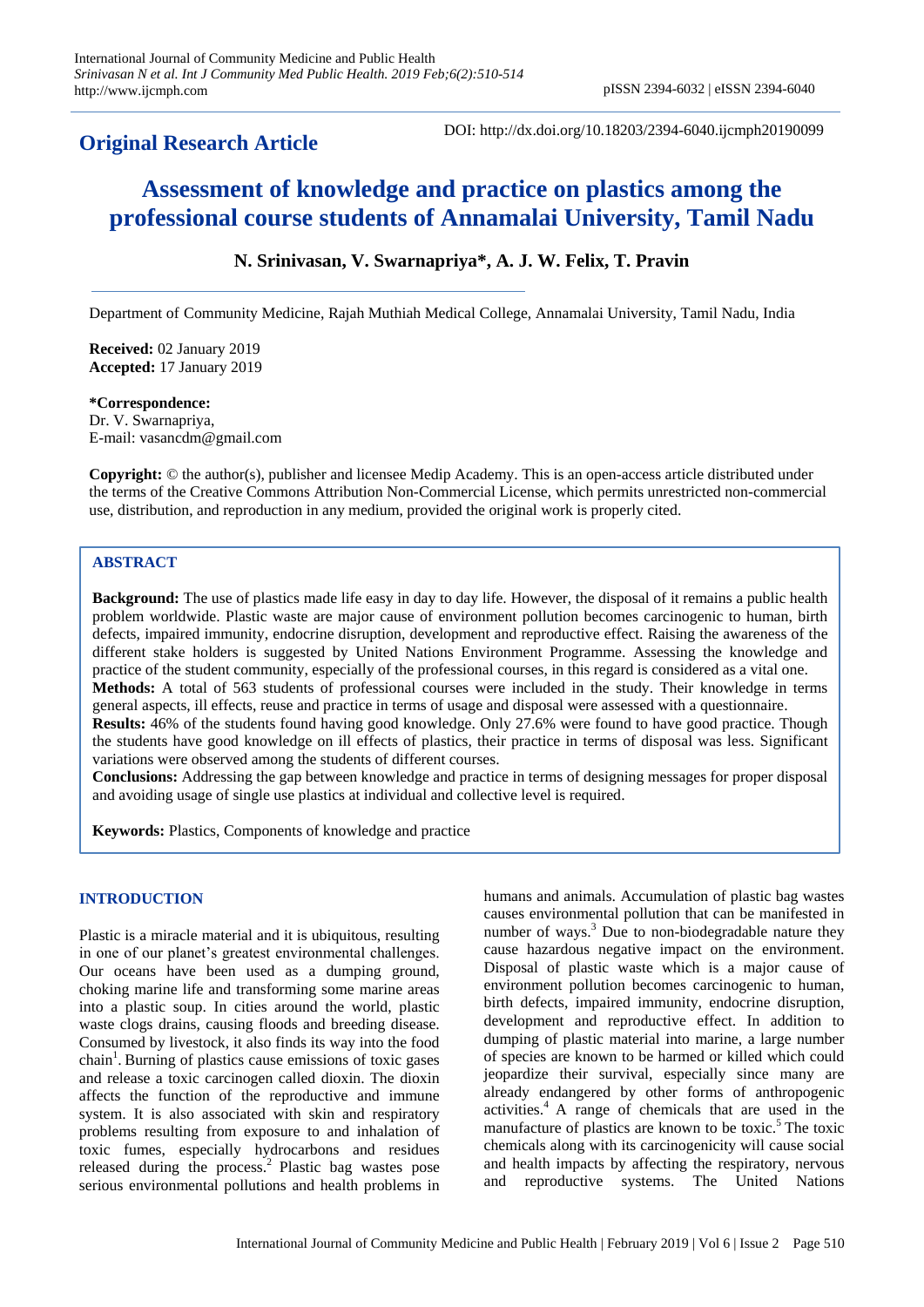Environment Programme document suggests a 10 steps roadmap for policy makers while imposing ban on single use plastics. One among them is raising awareness of the users. $<sup>1</sup>$ </sup>

Many attempts have been made to address the negative impacts of usage of plastics by recycling and banning of the production of one time use plastics. Recently, the government of Tamil Nadu has banned the one time use of plastics, numbering 14 items, from January 1, 2019.

With this background, this cross sectional study was carried out to determine the level of knowledge and practice of students, with regard to plastics, pursuing professional courses (Medicine, Dentistry, Physiotherapy, Agriculture and Engineering) in Annamalai University.

#### *Objective*

The study was carried out to find out the level of knowledge and practice of first year professional course students with regard to plastics.

## **METHODS**

In this cross sectional study, all the students of first year MBBS, Dentistry, Physiotherapy students studying in Annamalai University, Annamalainagar, were included. This study was conducted between September 2018 and November 2018. With regard to agriculture and engineering streams a sample of 10 percent were included as the number of students is large. Thus, the total participants are 563.

#### *Data collection*

Data collection was carried out using a pre-tested, structured questionnaire. This questionnaire consists of 3 sections. The knowledge was assessed in terms of general aspects (4 questions), ill effects (15 questions), and reuse (3 questions). Practice was assessed in terms of usage (4 questions) and disposal (6 questions). All the answers were coded 1 for correct answers and marked 0 for wrong responses. The range of score for knowledge is 0 to 22 and 0 to 14 for practice.

#### *Scoring and interpretation*

Knowledge on plastics was classified as good if the score is above 70% (16 -22), satisfactory with a score of 50- 69% (11-15) and poor with a score of less than 50%  $(\leq 11)$ . Practice was classified as good if the score is above 70% (10-14), satisfactory with a score of 50-69% (7-9) and poor with a score of less than 50% ( $\lt$ 7).

## *Data analysis*

The data were analysed using SPSS software for windows (Statistical Package for Social Sciences) version 20. P value less than 0.01 was considered as statistically significant.

#### **RESULTS**

Among the 576 subjects of the study, female constitute 51.2% followed by male students. With regard to the course of the study subjects, a majority were from agriculture followed by medicine, engineering, dentistry and physiotherapy (Table 1).

# **Table 1: Distribution of the respondents according to sex and course (n=576).**

| <b>Variables</b> |               | <b>Frequency</b> | $\frac{6}{6}$ |  |
|------------------|---------------|------------------|---------------|--|
|                  | Female        | 295              | 51.2          |  |
| <b>Sex</b>       | Male          | 281              | 48.8          |  |
| <b>Course</b>    | Engineering   | 97               | 16.8          |  |
|                  | Agriculture   | 216              | 37.5          |  |
|                  | Medicine      | 146              | 25.3          |  |
|                  | Dentistry     | 73               | 12.7          |  |
|                  | Physiotherapy | 44               | 7.6           |  |

#### **Table 2: Distribution of the respondents according to level of knowledge and practice (n=576).**

| <b>Variables</b> | <b>Category</b> | <b>Frequency</b> | $\frac{0}{0}$ |
|------------------|-----------------|------------------|---------------|
|                  | Inadequate      | 31               | 5.4           |
| Knowledge        | Moderate        | 280              | 48.6          |
|                  | Good            | 265              | 46            |
|                  | Inadequate      | 194              | 33.7          |
| <b>Practice</b>  | Moderate        | 223              | 38.7          |
|                  | Good            | 159              | 27.6          |

A majority of the study subjects were found to have moderate knowledge followed by good knowledge. However, 5.4% were having inadequate knowledge. Regarding practice, 33.7% have reported moderate level of practice and 22.7% good practice. However, one third of the study subjects have reported poor level of practice (Table 2).

# **Table 3: Analysis of variance: knowledge and practice by sex.**

| <b>Variable</b> | Sex        |     | Mean Std. dev F |                 | <b>Sig</b> |
|-----------------|------------|-----|-----------------|-----------------|------------|
| Knowledge       | Female 295 |     | 14.88           | 0.401           | 0.527      |
|                 | Male       | 281 | 15.03           |                 |            |
|                 | Total      | 576 | 14.95           |                 |            |
|                 | Female 295 |     | 7.95            |                 |            |
| <b>Practice</b> | Male       | 281 | 7.79            | $0.652$ $0.420$ |            |
|                 | Total      | 576 | 7.87            |                 |            |

Examining for variations in the overall knowledge and practice among male and female subjects, the results indicated that there were no significant differences among the study subjects both in knowledge and practice (Table 3).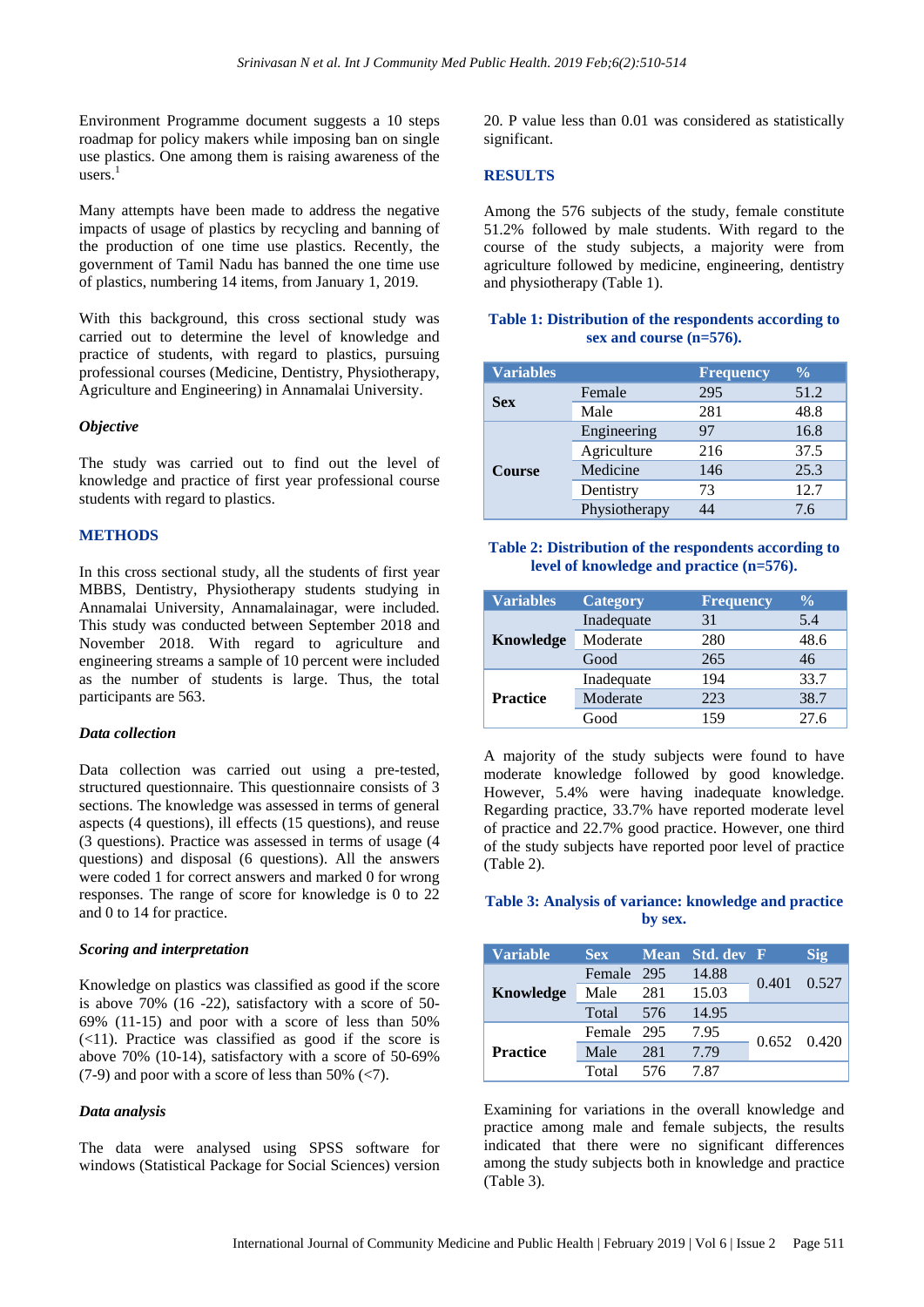Examining for variations among the study subjects with respect to the course, significant differences were

observed both in knowledge and practice among the subjects from the five courses (Table 4).

#### **Table 4: Analysis of variance: knowledge and practice by course.**

| <b>Variable</b> | <b>Course</b> | <b>Number</b> | <b>Mean</b> | <b>Std.</b> dev | $\mathbf F$ | Sig     |
|-----------------|---------------|---------------|-------------|-----------------|-------------|---------|
|                 | Engineering   | 97            | 13.20       | 2.64            |             | < 0.001 |
|                 | Agriculture   | 216           | 14.74       | 2.79            |             |         |
|                 | Medicine      | 146           | 15.85       | 2.45            | 21.334      |         |
| Knowledge       | Dentistry     | 73            | 16.37       | 2.31            |             |         |
|                 | Physiotherapy | 44            | 14.55       | 2.54            |             |         |
|                 | Total         | 576           | 14.95       | 2.78            |             |         |
| <b>Practice</b> | Engineering   | 97            | 6.82        | 2.00            |             | < 0.001 |
|                 | Agriculture   | 216           | 7.71        | 2.25            |             |         |
|                 | Medicine      | 146           | 8.47        | 2.68            | 9.117       |         |
|                 | Dentistry     | 73            | 8.59        | 2.39            |             |         |
|                 | Physiotherapy | 44            | 7.80        | 2.27            |             |         |
|                 | Total         | 576           | 7.87        | 2.41            |             |         |

# **Table 5: Analysis of variance: components of knowledge by course.**

| <b>Knowledge</b>     | <b>Course</b> | <b>Number</b> | <b>Mean</b> | Std. dev | $\overline{\mathbf{F}}$ | <b>Sig</b> |
|----------------------|---------------|---------------|-------------|----------|-------------------------|------------|
|                      | Engineering   | 97            | 2.02        | 0.829    |                         | < 0.001    |
|                      | Agriculture   | 216           | 2.48        | 0.857    |                         |            |
| <b>General</b>       | Medicine      | 146           | 2.34        | 1.01     | 5.359                   |            |
|                      | Dentistry     | 73            | 2.10        | 1.05     |                         |            |
|                      | Physiotherapy | 44            | 2.18        | 0.81     |                         |            |
|                      | Total         | 576           | 2.29        | 0.93     |                         |            |
|                      | Engineering   | 97            | 9.54        | 1.82     |                         | < 0.001    |
|                      | Agriculture   | 216           | 10.22       | 2.07     | 17.440                  |            |
| <b>Ill Effects</b>   | Medicine      | 146           | 10.95       | 1.79     |                         |            |
|                      | Dentistry     | 73            | 11.75       | 1.64     |                         |            |
|                      | Physiotherapy | 44            | 10.30       | 1.99     |                         |            |
|                      | Total         | 576           | 10.49       | 2.01     |                         |            |
| <b>Reuse/Recycle</b> | Engineering   | 97            | 1.64        | 0.90     | 26.004                  | < 0.001    |
|                      | Agriculture   | 216           | 2.05        | 0.81     |                         |            |
|                      | Medicine      | 146           | 2.56        | 0.63     |                         |            |
|                      | Dentistry     | 73            | 2.52        | 0.68     |                         |            |
|                      | Physiotherapy | 44            | 2.07        | 0.81     |                         |            |
|                      | Total         | 576           | 2.17        | 0.84     |                         |            |

#### **Table 6: Analysis of variance: components of practice by course.**

| <b>Knowledge</b> | <b>Course</b> | <b>Number</b> | <b>Mean</b> | Std .dev | $\overline{\textbf{F}}$ | <b>Sig</b> |
|------------------|---------------|---------------|-------------|----------|-------------------------|------------|
|                  | Engineering   | 97            | 4.47        | 1.19     | 1.256                   | 0.286      |
|                  | Agriculture   | 216           | 4.73        | 1.37     |                         |            |
|                  | Medicine      | 146           | 4.78        | 1.72     |                         |            |
| <b>Usage</b>     | Dentistry     | 73            | 4.96        | 1.50     |                         |            |
|                  | Physiotherapy | 44            | 4.82        | 1.48     |                         |            |
|                  | Total         | 576           | 4.74        | 1.47     |                         |            |
| <b>Disposal</b>  | Engineering   | 97            | 2.35        | 1.32     | 15.429                  | < 0.001    |
|                  | Agriculture   | 216           | 2.98        | 1.42     |                         |            |
|                  | Medicine      | 146           | 3.68        | 1.52     |                         |            |
|                  | Dentistry     | 73            | 3.63        | 1.47     |                         |            |
|                  | Physiotherapy | 44            | 2.98        | 1.40     |                         |            |
|                  | Total         | 576           | 3.13        | 1.51     |                         |            |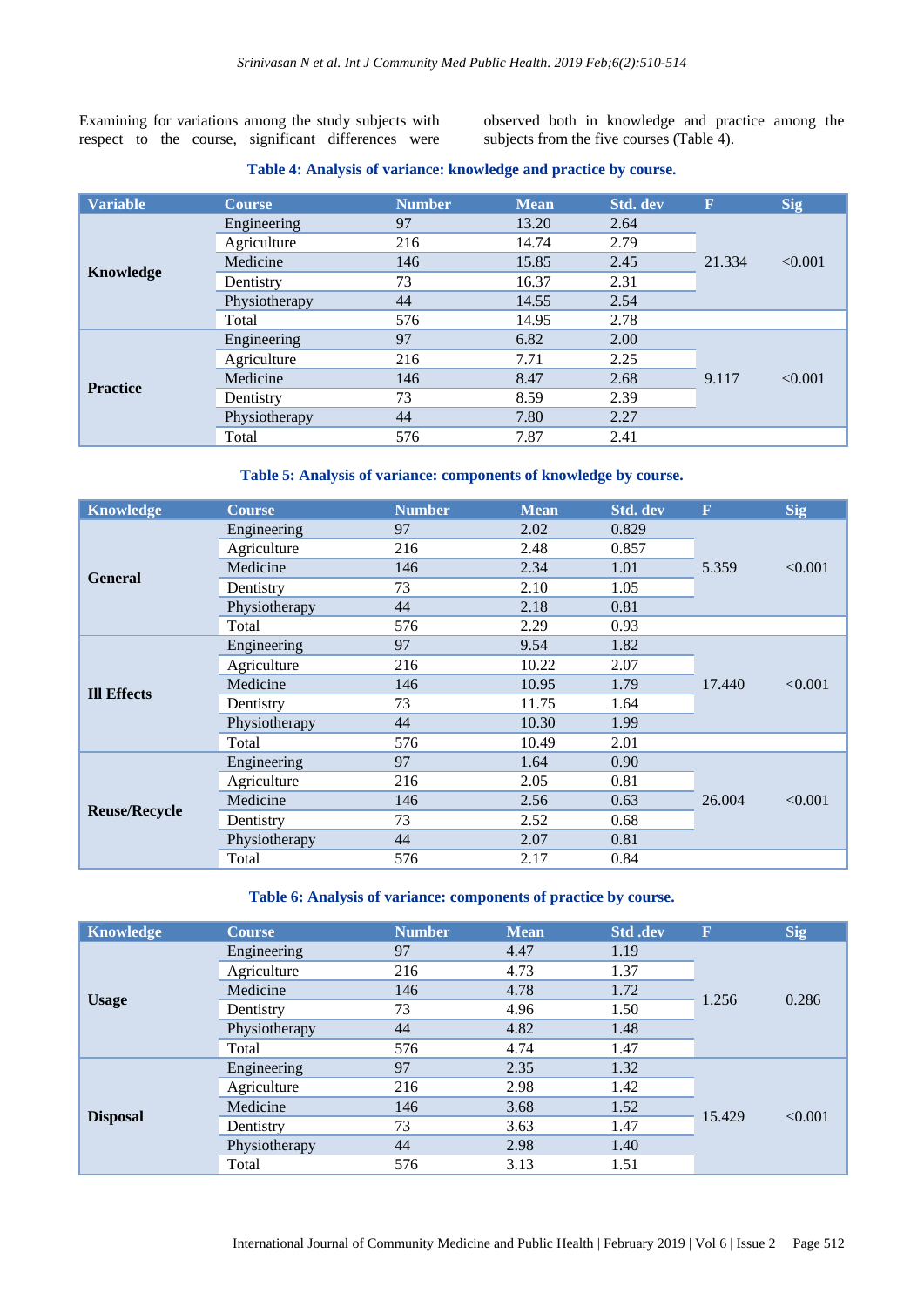Analysis of variations among the study subjects with regard to the components of knowledge, significant differences were observed in all the three components of knowledge tested, general, ill effects and reuse/recycle (Table 5).

Analysis of variations among the study subjects with regard to the components of practice, significant differences were observed only in the disposal aspects of practice. As regards the usage of plastics, all were found to be practicing at same level (Table 6).

# **DISCUSSION**

This study is based on assessment of knowledge and practice on plastic usage among professional students of Annamalai University. The study questionnaire had 3 components in knowledge aspect and 2 components in the practice aspect. In this study, the number of female respondents is slightly more than that of the male and observed that knowledge and practice level among them doesn't have significant differences. In contrast to this, studies have reported relationship between socio demographic variables such as sex, age, education and environment behaviour practices.<sup>6,7</sup>

With regard to the knowledge level as a whole, only 46% of students had good knowledge on plastic and significant differences found among the students in terms of courses (p<0.001). Studies conducted among school students in Sharjah and Singapore showed knowledge level of 52% and 70.9% respectively while that in Hungary and Malaysia had 74% and 74.4% respectively.<sup>8,9</sup> With regard to the components of knowledge which includes general aspects of plastic, ill- effects, reuse/recycle, the students found to have better knowledge in ill effects  $(M=10.49)$ and reuse/recycle options (M=2.17) of plastic wastes whereas the level of knowledge on types of plastics and on single use plastics (M=2.29) was low.

Adequate knowledge and awareness among students is very essential for successful outcome of any program in a community level. Being professional students, it is expected that an adequate knowledge on various public health issues concerning the society and environment which includes harmful effects of plastic too.<sup>10</sup> They can henceforth be a resourceful person in any health education related activities at field level. This in turn helps the government and voluntary organizations in reaching out to the public thereby avoiding extra financial burden in training additional personnel. $^{11}$ 

Knowledge level as such impacts students self-learning, managing behavior, situation awareness and decision making.<sup>12</sup> Education system always tends to transfer knowledge to better influence a person, so also the society.<sup>13</sup> Having significant knowledge on a particular subject will definitely have an influence on one's attitude towards it.<sup>14</sup>

With regards to practice, significant differences were found among students of various disciplines  $(p<0.001)$ and with a mean practice of 7.87. This is comparatively less with that of the knowledge level thereby clearly implying that though the students have knowledge on plastic usage, its ill effects and its reuse options, the practice was at lower level. A study by Tanima Ferous et al conducted among school students concluded with similar results where their study had only half the percentage of practice level when compared to knowledge level of the study subjects.<sup>6</sup> There is a gap between knowledge and behaviour in terms of their practice on plastic usage. Kennedy in the year 2004 had observed that one of the reasons behind the gap could be that the knowledge acquired is often forgotten shortly after it is acquired. 15

The component study on practice of plastic pertaining to usage among the students of all disciplines studied found no significant difference of plastic ( $p=0.286$ ), whereas the disposal aspects of practice showed significant difference among them  $(p<0.001)$ . The usage and disposal aspects of practice had a mean of 4.74 and 3.13 respectively. Similar results were reported that though the students had a better knowledge on availability of alternates to the plastic bag they tend to use plastic bags, the main reasons quoted being easy availability of plastic bags, low or no cost, easy to store and carry. <sup>16</sup> A study by Fransson et al concluded that environmental problems are usually the result of people acting in self-interest rather than in the collective interest. 17

The present study found that there were no significant differences between male and female students both in knowledge and practice. As regards the disciplines they belong to, significant difference were found in knowledge and practice as well. Overall, there was a positive correlation found between the knowledge and practice. Adeolu et al in their study on assessment of secondary school students' knowledge, attitude and practice towards waste management in Ibadan, Oyo State, Nigeria had reported that no significant relationship between knowledge and practice was found and that there is a need to increase student's knowledge level on waste management practices. <sup>18</sup> In the present study, only less than half of the students were found to have good knowledge and it indicates the need for addressing them through educational activities. The practice was also found to be only at fifty percent level especially disposal of plastic. The various means to enable easy availability of information should support awareness generation campaigns. For example, display of banners with the intention of creating awareness on the use of bags alternative to plastic ones could be an effective low cost information strategy. Pamphlets or hand bills on hazards of plastic bags may be put up near the cash counters in supermarkets and shopping malls. Radio and television can be used in mass dissemination of information. This will motivate both adults and children to use alternate eco-friendly bags like paper, cloth or jute bags.<sup>19</sup>